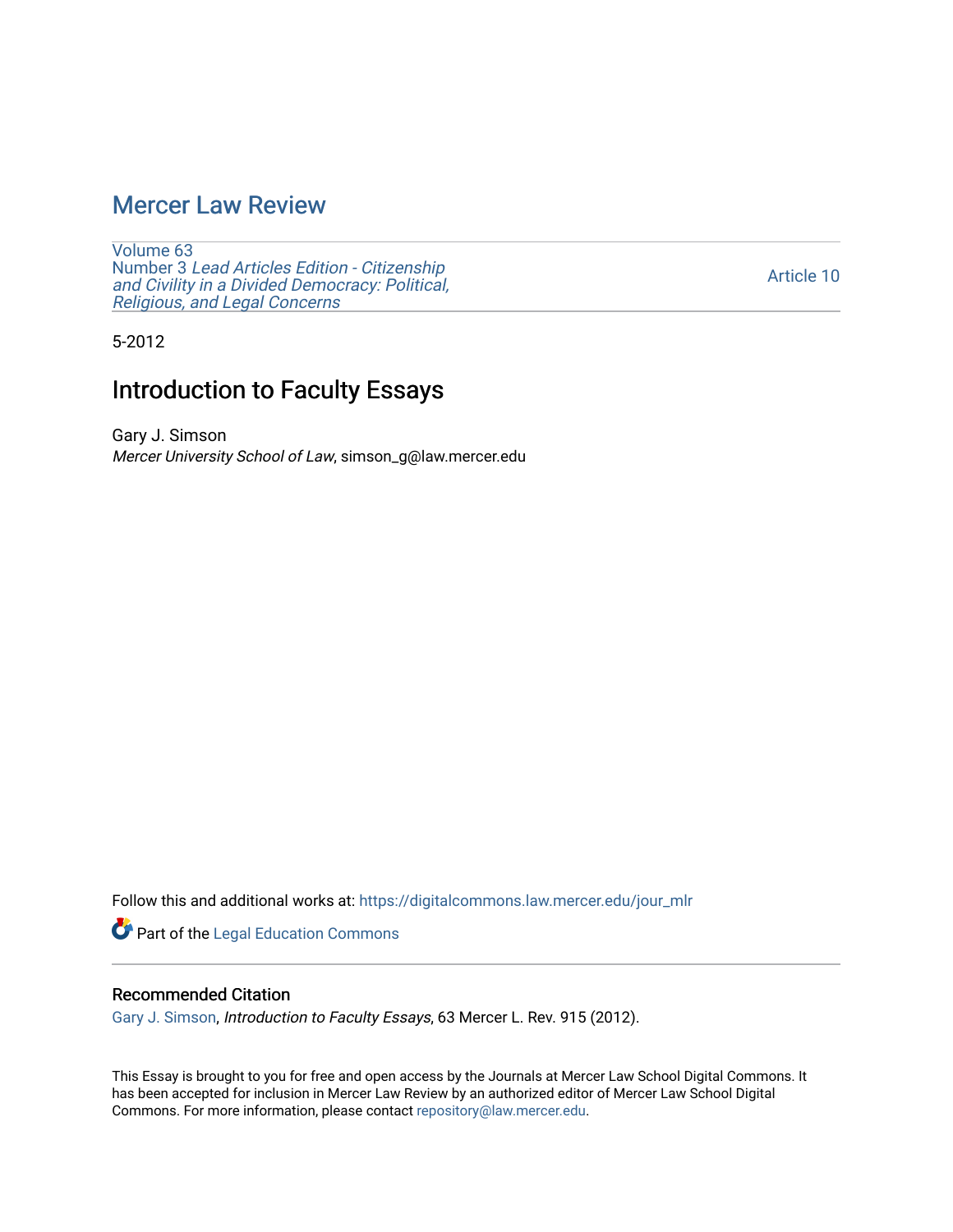# **Introduction to Faculty Essays**

#### **by Gary J. Simson\***

This collection of essays **by** Mercer law faculty is the result of a process that my predecessor as dean, Daisy Floyd, set in motion in the fall of **2008.** At that time, Dean Floyd named an ad hoc committee to conduct a comprehensive review of the law school's celebrated Woodruff Curriculum. Adopted after extensive discussion, planning, and debate, the Woodruff Curriculum went into effect in **1990.** Within a few years, the American Bar Association recognized the Woodruff Curriculum's distinctive and remarkably forward-looking contribution to legal education **by** naming the law school as the recipient of the Association's prestigious Gambrell Professionalism Award.' The much-discussed MacCrate and Carnegie Reports that appeared in **1992** and **2007,** respectively,<sup>2</sup> unmistakably owed much to the Woodruff Curriculum that preceded them.

The fall of 2010 was my first semester at Mercer as a faculty member and dean. It was also the ad hoc committee's fifth semester of existence. Several times that semester, I discussed the committee's work with its chair, Professor Virginia Williams. I also met twice with the entire committee. The committee members' high level of sophistication about issues of law school curriculum and pedagogy was truly striking. The committee clearly had given a great deal of thought to a wide array of

**<sup>\*</sup>** Dean and Macon Chair in Law, Mercer University.

*<sup>1.</sup> See Woodruff Curriculum,* MERCER **LAW,** http://www.law.mercer.edu/academics/curr iculum (last visited Mar. **1,** 2012).

<sup>2.</sup> ROBERT MACCRATE **ET AL.,** *AM.* BAR Ass'N **SECTION ON LEGAL** EDUCATION **AND** ADMISSIONs TO **THE** BAR, **LEGAL EDUCATION** AND PROFESSIONAL DEVELOPMENT-AN **EDUCATIONAL** CoNTINUuuM: REPORT OF THE TASK FORCE ON LAW **SCHOOLS AND** THE PROFESSION: NARROWING **THE GAP (1992);** WILLIAM M. SULLIVAN **ET AL., EDUCATING** LAWYERS: PREPARATION FOR THE PROFESSION OF LAW **(2007).** The **1992** report is commonly called the "MacCrate Report" in recognition of the vital role played **by** Robert MacCrate, who chaired the task force that produced the report. The **2007** report is widely referred to as the "Carnegie Report" because it was done under the auspices of the Carnegie Foundation for the Advancement of Teaching.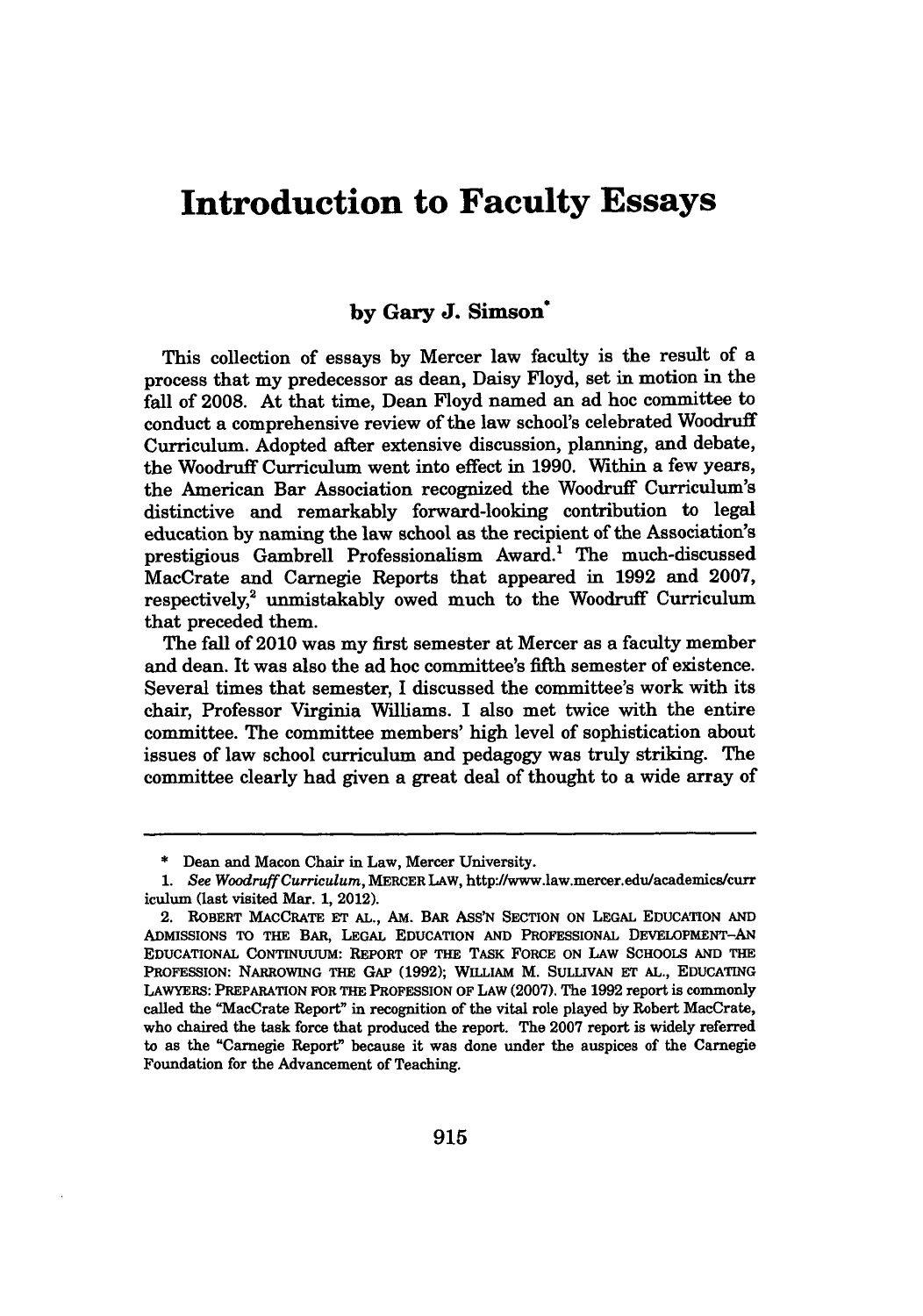possibilities for curricular reform and the likely advantages and disadvantages of each. Probably even more impressively, through a number of retreats, guest speakers, and other means, the committee had made a concerted effort to ensure that everyone on the faculty would have the background and knowledge needed to make an informed decision on the recommendations that the committee would ultimately make.

Prior to coming to Mercer, I was hardly unaware of the debates about curriculum and pedagogy that were happening in legal academia. After all, I had spent most of the prior decade serving as associate dean for academic affairs at one school and then as dean at another. In truth, however, my expertise in such matters paled alongside the committee's. **By** late fall of 2010, it had become clear to me that my primary contribution as dean to the law school's curriculum review process would be to do what **I** could to spur the committee to agree upon, and report out, concrete recommendations that the faculty could meaningfully discuss and vote up or down.

I met with Professor Williams in early January 2011, and we agreed that in the month ahead, the committee would conclude its deliberations and make whatever proposals for change it believed were warranted. I, in turn, would schedule a series of weekly special faculty meetings at which the faculty would address the committee's proposals.

Before the series of meetings got under way, faculty both on and off the committee expressed to me some concern that the meetings would prove **highly** contentious and divisive. The ad hoc committee regarded its proposals as true to the core principles of the Woodruff Curriculum. In its view, which I am inclined to share, the proposals essentially update, rather than move away from, the Woodruff Curriculum, modifying that curriculum to take into account some changes in legal education and the legal profession that had transpired in the two decades since the Woodruff Curriculum had gone into effect. Reasonable faculty, however, could disagree, particularly if they were among those who had been instrumental in creating the Woodruff Curriculum and who had every reason to feel proud of the curriculum that their hard work had wrought.

Ultimately, the faculty voted to adopt almost all of the committee's recommendations. Although some faculty members were happier than others with the results, and although some argued with passion for positions that failed to carry the day, the discussion was never less than respectful and collegial. Moreover, the sophistication about curricular reform and pedagogy that was so apparent to me in the meetings of the ad hoc committee was once again very much on display.

**A** few weeks later at our final faculty meeting of the year, I shared with the faculty a thought that had occurred to me as I reflected on the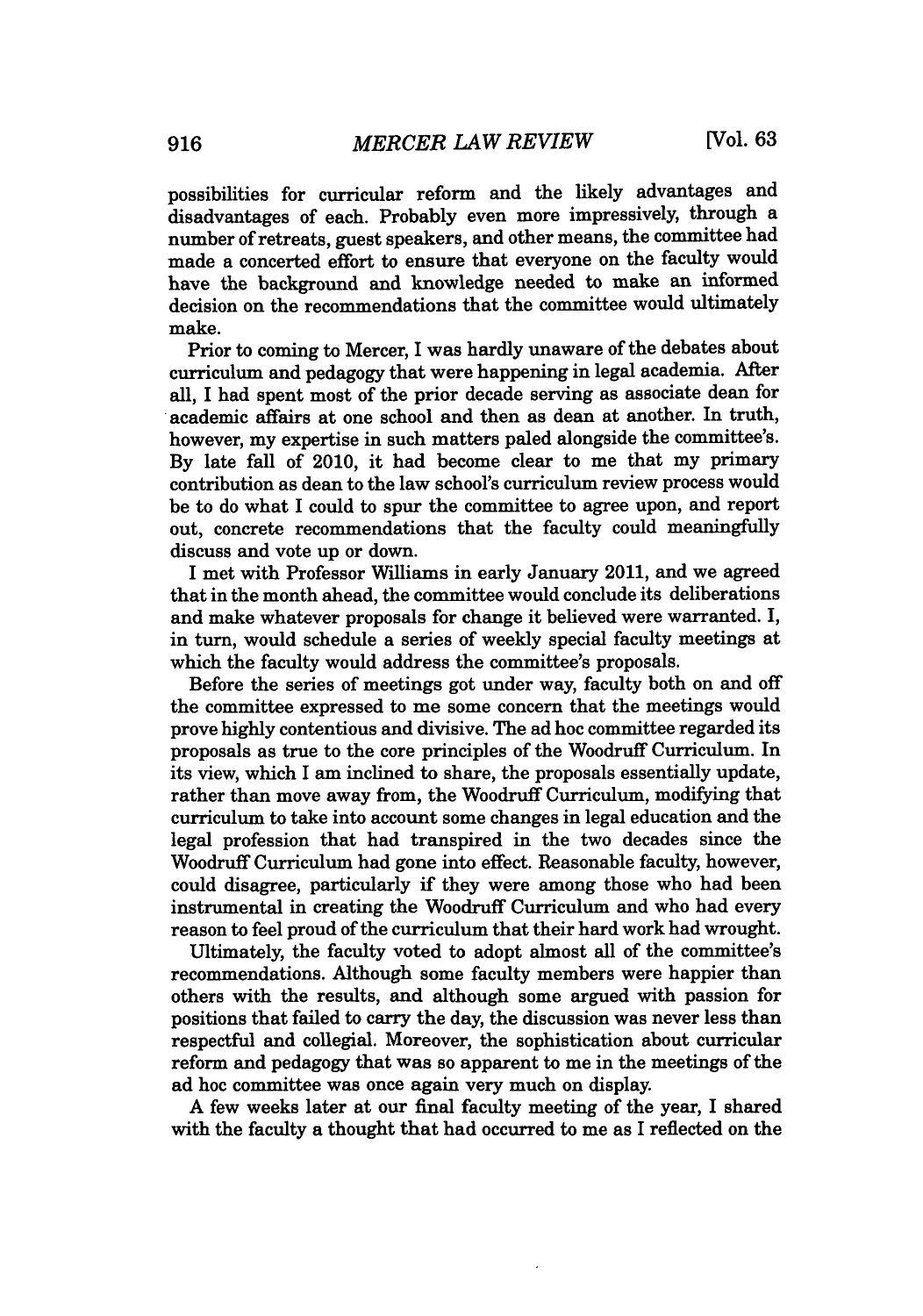series of meetings that had come to a close. Over the course of a career in which I had served on four different faculties, I had heard, and participated in, many thoughtful faculty discussions of curricular and instructional matters. The Mercer faculty, however, seemed to me to be in a class of its own in terms of the seriousness and sophistication with which it discussed such matters. Would it not be a valuable contribution to legal education, and a very appropriate demonstration to lawyers, judges, and law faculty across the country of what makes a Mercer law school education so special, to publish in the *Mercer Law Review* a collection of essays **by** Mercer law faculty on curricular reform and instructional innovation?

I asked faculty interested in writing an essay to let me know of their interest within the next few days. The rest, as the old saying goes, is history. I am grateful to the *Mercer Law Review* editorial board for their enthusiasm about publishing the proposed collection of faculty essays when I broached the matter with them. I also thank them for all their time and effort to help ensure the project's success.